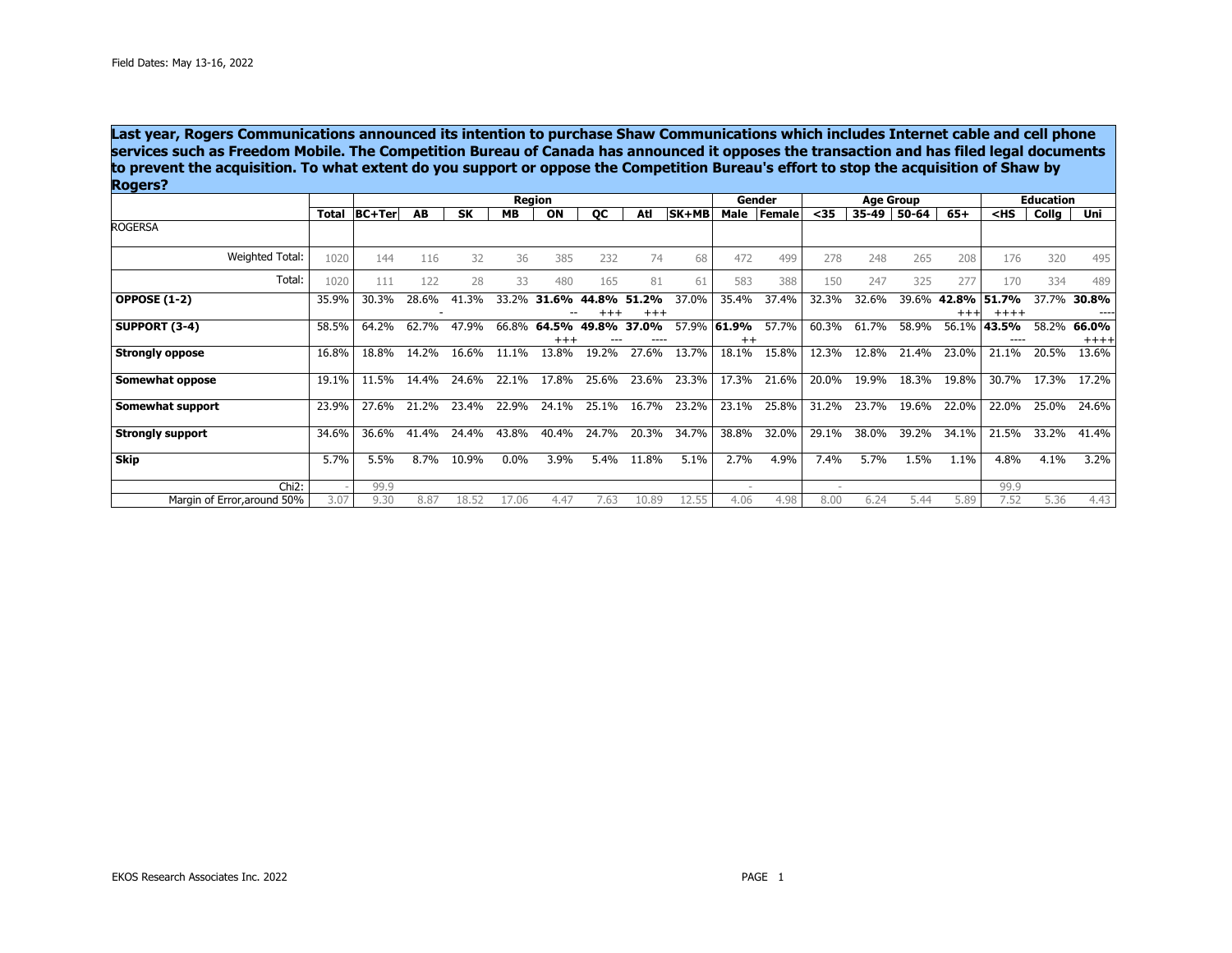**Last year, Rogers Communications announced its intention to purchase Shaw Communications which includes Internet cable and cell phone services such as Freedom Mobile. The Competition Bureau of Canada has announced it opposes the transaction and has filed legal documents to prevent the acquisition. To what extent do you support or oppose the Competition Bureau's effort to stop the acquisition of Shaw by Rogers?** 

|                             |              | Decided Federal vote intention (includes leaning) |       |                         |       |              |             |              |  |  |
|-----------------------------|--------------|---------------------------------------------------|-------|-------------------------|-------|--------------|-------------|--------------|--|--|
|                             | <b>Total</b> | Lib                                               | Cons  | <b>NDP</b>              |       | Green People | <b>Bloc</b> | <b>Other</b> |  |  |
| <b>ROGERSA</b>              |              |                                                   |       |                         |       |              |             |              |  |  |
| Weighted Total:             | 1020         | 263                                               | 322   | 186                     | 41    | 39           | 33          | 25           |  |  |
| Total:                      | 1020         | 293                                               | 341   | 156                     | 40    | 33           | 29          | 21           |  |  |
| <b>OPPOSE (1-2)</b>         | 35.9%        | 36.3%                                             |       | 36.7% 27.4%             | 39.2% | 42.7%        | 53.9%       | 29.0%        |  |  |
| SUPPORT (3-4)               | 58.5%        | 61.2%                                             |       | 59.9% 69.9%<br>$^{+++}$ | 58.0% | 47.6%        | 43.0%       | 56.1%        |  |  |
| <b>Strongly oppose</b>      | 16.8%        | 14.8%                                             | 17.6% | 19.3%                   | 17.5% | 3.7%         | 27.0%       | 15.4%        |  |  |
| Somewhat oppose             | 19.1%        | 21.5%                                             | 19.1% | 8.1%                    | 21.6% | 38.9%        | 26.9%       | 13.6%        |  |  |
| Somewhat support            | 23.9%        | 17.3%                                             | 29.0% | 27.7%                   | 33.7% | 23.3%        | 21.1%       | 33.8%        |  |  |
| <b>Strongly support</b>     | 34.6%        | 43.9%                                             | 30.9% | 42.2%                   | 24.3% | 24.3%        | 21.9%       | 22.3%        |  |  |
| <b>Skip</b>                 | 5.7%         | 2.5%                                              | 3.4%  | 2.7%                    | 2.8%  | 9.7%         | 3.1%        | 14.9%        |  |  |
| $Chi2$ :                    | ٠            | 95                                                |       |                         |       |              |             |              |  |  |
| Margin of Error, around 50% | 3.07         | 5.73                                              | 5.31  | 7.85                    | 15.49 | 17.06        | 18.20       | 21.38        |  |  |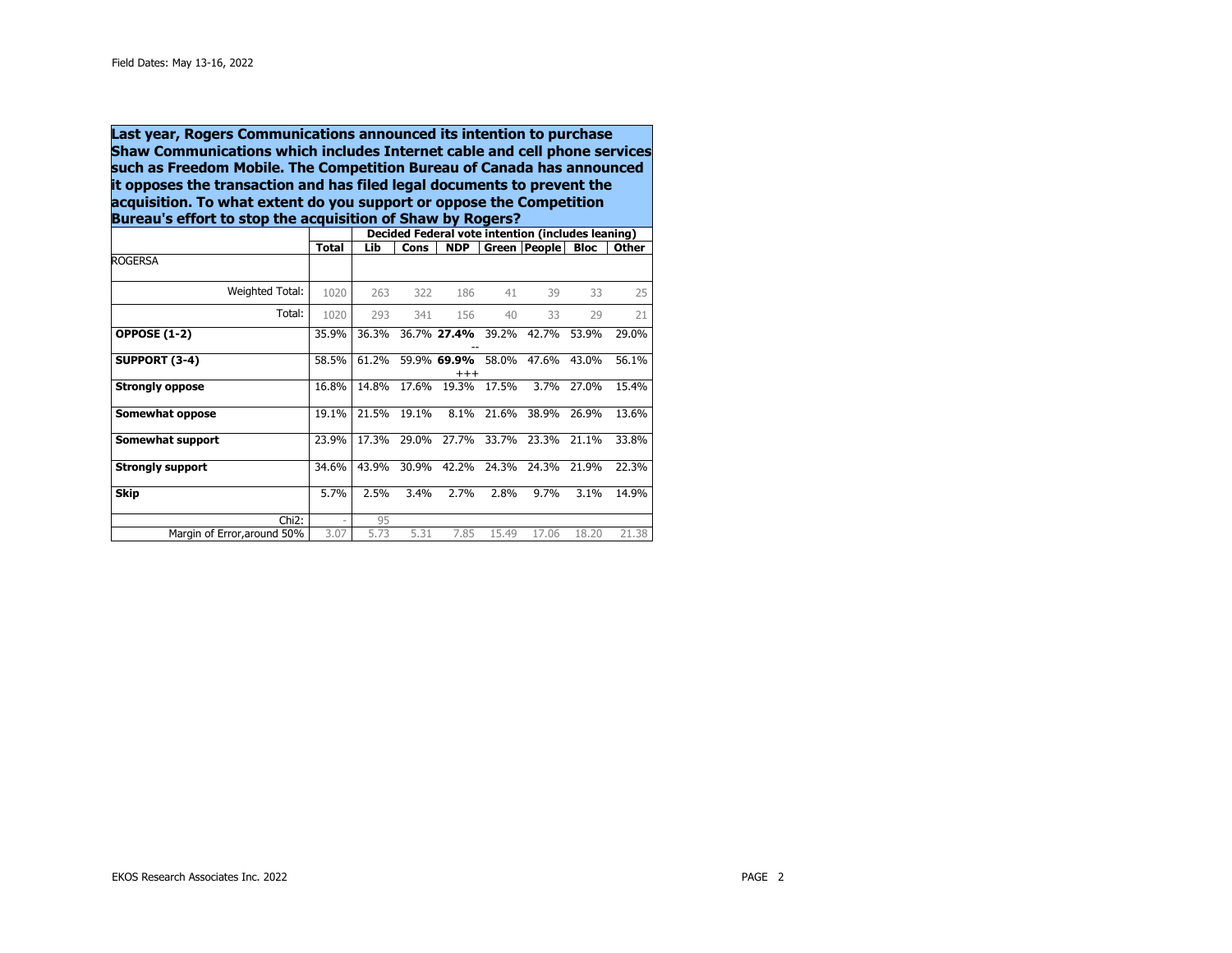**The CRTC - Canada's Broadcasting and Telecommunications regulator - has reviewed and approved Rogers' acquisition of Shaw's cable and broadcasting licenses with certain conditions. This decision has been appealed by a public interest advocacy group to the federal government and cabinet. To what extent would you support or oppose the federal government and cabinet rejecting the CRTC's decision and blocking the acquisition of Shaw by Rogers?** 

|                             |              | Region        |       |           |           |                   |       |       |       | Gender |        |        | <b>Age Group</b> | <b>Education</b> |       |                                             |       |                   |
|-----------------------------|--------------|---------------|-------|-----------|-----------|-------------------|-------|-------|-------|--------|--------|--------|------------------|------------------|-------|---------------------------------------------|-------|-------------------|
|                             | <b>Total</b> | <b>BC+Ter</b> | AB    | <b>SK</b> | <b>MB</b> | ON                | QC    | Atl   | SK+MB | Male   | Female | $35$   | 35-49            | 50-64            | $65+$ | <hs< th=""><th>Collg</th><th>Uni</th></hs<> | Collg | Uni               |
| <b>ROGERSB</b>              |              |               |       |           |           |                   |       |       |       |        |        |        |                  |                  |       |                                             |       |                   |
| Weighted Total:             | 1020         | 144           | 116   | 32        | 36        | 385               | 232   | 74    | 68    | 472    | 499    | 278    | 248              | 265              | 208   | 176                                         | 320   | 495               |
| Total:                      | 1020         | 111           | 122   | 28        | 33        | 480               | 165   | 81    | 61    | 583    | 388    | 150    | 247              | 325              | 277   | 170                                         | 334   | 489               |
| <b>OPPOSE (1-2)</b>         | 31.9%        | 29.7%         | 23.3% | 39.6%     | 32.5%     | 27.1%             | 41.6% | 41.3% | 35.8% | 33.8%  | 30.7%  | 30.8%  | 28.7%            | 36.3%            | 34.5% | 44.7%<br>$+++++$                            | 31.5% | 28.6%             |
| SUPPORT (3-4)               | 60.8%        | 66.4%         | 68.5% | 49.6%     | 63.1%     | 66.0%<br>$^{+++}$ | 50.9% | 45.7% | 56.7% | 62.8%  | 61.9%  | 60.9%  | 62.3%            | 61.3%            | 63.1% | 49.3%                                       | 63.5% | 65.9%<br>$^{+++}$ |
| <b>Strongly oppose</b>      | 14.4%        | 13.5%         | 16.7% | 29.7%     | 13.3%     | 10.6%             | 17.5% | 16.1% | 21.0% | 17.3%  | 12.0%  | 13.1%  | 9.8%             | 19.0%            | 16.7% | 21.6%                                       | 14.9% | 11.9%             |
| Somewhat oppose             | 17.6%        | 16.2%         | 6.6%  | 9.9%      | 19.2%     | 16.5%             | 24.1% | 25.2% | 14.8% | 16.5%  | 18.7%  | 17.7%  | 19.0%            | 17.4%            | 17.8% | 23.1%                                       | 16.7% | 16.7%             |
| Somewhat support            | 29.8%        | 30.5%         | 30.0% | 17.8%     | 41.9%     | 29.8%             | 31.7% | 21.1% | 30.5% | 26.6%  | 34.3%  | 32.0%  | 34.1%            | 25.7%            | 29.3% | 25.3%                                       | 31.1% | 32.0%             |
| <b>Strongly support</b>     | 31.1%        | 35.9%         | 38.4% | 31.8%     | 21.2%     | 36.2%             | 19.3% | 24.6% | 26.2% | 36.2%  | 27.6%  | 28.9%  | 28.2%            | 35.6%            | 33.8% | 24.0%                                       | 32.3% | 33.9%             |
| Skip                        | 7.2%         | 3.8%          | 8.2%  | 10.9%     | 4.5%      | 6.8%              | 7.5%  | 13.1% | 7.5%  | 3.3%   | 7.4%   | 8.4%   | 9.0%             | 2.4%             | 2.3%  | 6.0%                                        | 5.0%  | 5.5%              |
| $Chi2$ :                    |              | 99.9          |       |           |           |                   |       |       |       | $\sim$ |        | $\sim$ |                  |                  |       | 99.9                                        |       |                   |
| Margin of Error, around 50% | 3.07         | 9.30          | 8.87  | 18.52     | 17.06     | 4.47              | 7.63  | 10.89 | 12.55 | 4.06   | 4.98   | 8.00   | 6.24             | 5.44             | 5.89  | 7.52                                        | 5.36  | 4.43              |